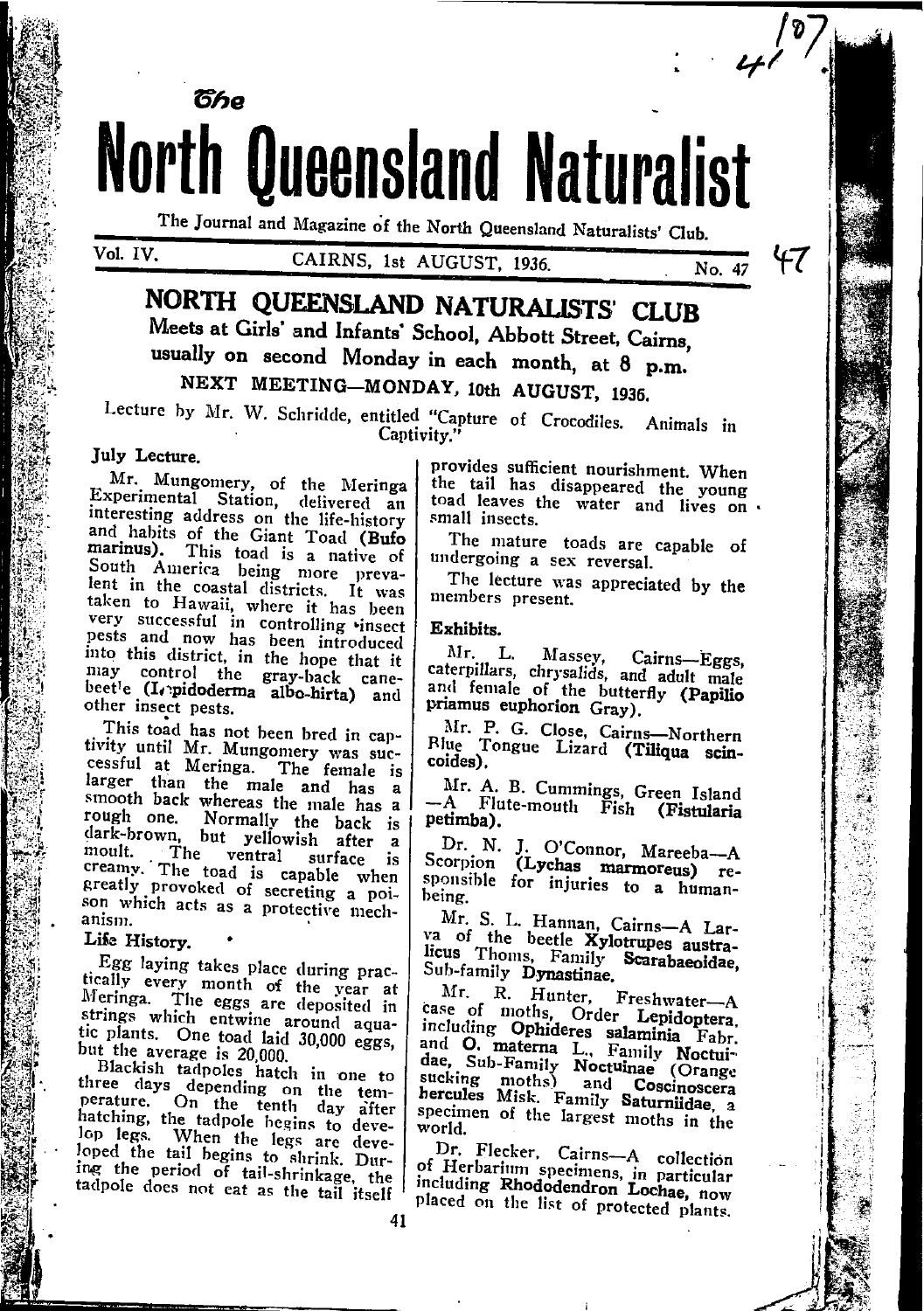THE NORTH QUEENSLAND NATURALIST

## ENCOUNTER BETWEEN CONE SHELL AND **OCTOPUS-**

### By Bruce Cummings.

In the course of seeking material | for cinematographic study, a small party set out on the exposed reef at Green Island and came across a small octopus whose tentacles extended some eight or nine inches from its body. Placing this in an enamel pail of sea water, a further search resulted in the discovery of a live cone shell, Conus textile which was likewise deposited in the same receptacle, where the cephalopod was swimming about freely.

It was not long, however, before the latter was aware of the presence of the cone, and some twenty minutes or so later, as is usually the case in attacking gastropods, placed one of its tentacles across the entire length of the narrow opening of the shell, the tip of the tentacle entering further than the remainder. (The mouth of the shell measures two and a quarter inches long by about fivesixteenths of an inch wide). About twenty seconds later the octopus quickly withdrew its hold waving its tentacles about with a writhing motion as though violently agitated.

Inspection of the shell immediately after the withdrawal of the tentacles revealed a thin round spike-like object, evidently the radula being with-

drawn. This spike-like radula was about an inch in length tapering from its proximal extremity to a point distally, and was bright red in colour. A few minutes later it was noted that the octopus had shed one of its tentacles, it being detached close to its body.

The octopus was transferred to a glass tank and although well-supplied with abundant fresh sea water it was found dead on the following morning. On the other hand the cone shell did not suffer any apparent injury and is still alive and in excellent condition ten days later.

When the radula is protruded, it is seen directly beneath the syphon, the latter having a red band at its free extremity, a white ring around its centre and a black band proximally. The cone itself measures two and a half inches in length and an inch and three-sixteenths in diameter.

In view of the reported case of a fatal issue following the bite of a native of New Caledonia in 1874 from this shell as well as of similar fatalities from other species of Conus, this encounter between the two molluscs is interesting. No doubt, such are of frequent occurrence although rarely observed.

loc.

mo.

Add and

Add and

#### ADDENDA ET CORRIGENDA.

(Figures after plants indicate observed flowering months).

| P. 8. Geijera salicifolia. Add<br>Vol. 1, No. 9, p. 8. Tinospora smi-<br>Mt. Mulligan (Flecker) and<br>12. |
|------------------------------------------------------------------------------------------------------------|
| No. 11, p. 4. Tribulus cystoides.<br>loc. Cloncurry (Macdonald)<br>mos. 1, 2, 4, 5.                        |
| Before (Abutilon) muticum, ado<br>$(A.)$ oxycarpum, $F.v.M., 2.$<br>Cloncurry (Macdonald)                  |
| P. 6. Corchorus trilocularis.<br>loc. Cloncurry (Macdonald)<br>mos. 2, 3.                                  |
| 42                                                                                                         |
|                                                                                                            |

THE NORTH QUEENSLAND NATURALIST

P. 8. Glochidion Ferdinandi. Add loc. Mt. Molloy (Flecker) and mo. 1. No. 12, p. 5. Flueggia microcarpa. Add (F.M.B.) after locs. Mitchell R., Palmer R., Pt. Denison, Clon-(Flecker) and mos.  $8$ , 11 to 3. Petalostigma quadriloculare, var. glabrescens. Add loc. Mt. Mulligan  $(Flecker)$  and mo. 12. Before (Antidesma) Dallachyanum add  $(A.)$ Bunius, Spreng. Moi-kin. 11. Bloomfield (F.M.B.), Cairns (Flecker), Tully (F.M.B.). P. 6. Croton arnhemicus, var urenaefolius. Add loc. Hodgkinson R. (Flecker) and mo. 12. P. 7. Before Excaecaria add Sebastiana, Spreng.<br>chamelaea, Muell. Arg. 12. Dimbulah (Flecker). P. 8. Trema aspera, var. viridis. Add loc. Mt. Mulligan (Flecker) and mo. 4. Delete T. aspera, var. virgata. Ficus eugeniodes, Add loc. Mt. Mulligan (Flecker), Brown Bay (Flecker) and mos. 4, 12. Vol. 2 p. 2. For (Pouzolzia) indica, (L.) Beauv. 2. Add loc. Cairns (Flecker)<br>P. 6. Before Castanospora add **Allophyllus** ternatus (Fast.) Radlk. 2. Parramatta Swamp (Flecker) P. 12. Pleiogynium Solandri. Add loc. Mt Mulligan (Flecker) and mo 12. P. 18. Before (Trianthema) turgidifolia add

 $(T.)$  decandra, L. 3. Cloncurry (Macdonald). Before Mollugo add (T.) monogyna, L. 2, 3. Cloncurry (Macdonald).<br>Vol 3, p. 27. Galactia tenuifolia. Add loc. Freshwater (Flecker) and mo. P. 31. Phaseolus Mungo. Add loc. Second Bch. (Flecker) and mo. 4 Vigna vexillata. For (E.M.B.) after Cloncurry read. (F.M,B.) Add loc. Parramatta Swamp (Flecker) and mo. 2. P. 40. Cassia Sophera, v. schinifolia. Add loc. Cloncurry (Macdonald) and mo. 2. P. 44. Erythrophloeum Laboucherii. Add loc. Mt. Mulligan (Flecker) and mo. 12. P. 48. Acacia calyculata. Add loc. Bessie's Cr. (Flecker) and mo. Vol. 4, p. 3, A. Bidwilli. Add loc. Woodville (Flecker) and mo. 12. Albizzia canescens. Add loc. Minehan's, Hodgkinson R. (Flecker) and mo. 12. P. 4. For Polyosmia read Polyosma. P. 7. Aristolochia Thozetii. Add loc. Dimbulah (Flecker) and mo. 12. P. 12. Haloragis acanthocarpa. Add ioc. Bessie's Cr. (Flecker). P. 15. Callistemon viminalis. Add loc. Bessie's Cr. (Flecker) Polycarpaea. breviflora P. 40. should be inserted above, before T. calostachyum in Vol. 2, p. 12.

# CENSUS OF NORTH QUEENSLAND PLANTS--(Continued)

(Figures after plants indicate observed flowering months).

| Eugenia.<br>cormiflora, F.v.M. Moorool. 6, 9,<br>10.<br>Barron R. (J. F. Bail), Cairns<br>(Flecker), Gadgarra (Kajewski),<br>Rockingham B. (Dall.)<br>Hislopii, F.M.B. Walkaran<br>Nr. Cooktown, above 1,500 ft.<br>(F.M.B.)<br>trachyphloia, White. 11.<br>. L. Barrine (Kajewski), Gadgarra<br>(Kajewski).<br>43 | Tierneyana, F.v.M. 10 to 12.<br>Daintree R. (Kajewski<br>boohra (Flecker), Wrigh<br>(Flecker), Rockingham<br>(F.M.B.)<br>grandis, Wight. White App<br>Albany I. (Hill), Lizard<br>and Sol.), Herberton Dist<br>Bail), Rockingham B. (L<br>Johnsonii, F.v.M.<br>Mt. Bartle Frere (Johns<br>Benth.<br>suborbicularis.<br>iacker. |
|--------------------------------------------------------------------------------------------------------------------------------------------------------------------------------------------------------------------------------------------------------------------------------------------------------------------|--------------------------------------------------------------------------------------------------------------------------------------------------------------------------------------------------------------------------------------------------------------------------------------------------------------------------------|
|                                                                                                                                                                                                                                                                                                                    |                                                                                                                                                                                                                                                                                                                                |

| Daintree R. (Kajewski),          | Bi |
|----------------------------------|----|
| boohra (Flecker), Wright's       | Сı |
| (Flecker), Rockingham            | Е  |
| (F.M.B.)                         |    |
| andis, Wight. White Apple.       |    |
| Albany I. (Hill), Lizard Is. (B  |    |
| and Sol.), Herberton Dist. (J. F |    |
| Bail), Rockingham B. (Dall.)     |    |
| phnsonii,F.v.M.                  |    |
| Mt. Bartle Frere (Johnson).      |    |
| aborbicularis, Benth. Fudgin     |    |
| jacker.                          |    |
|                                  |    |
|                                  |    |